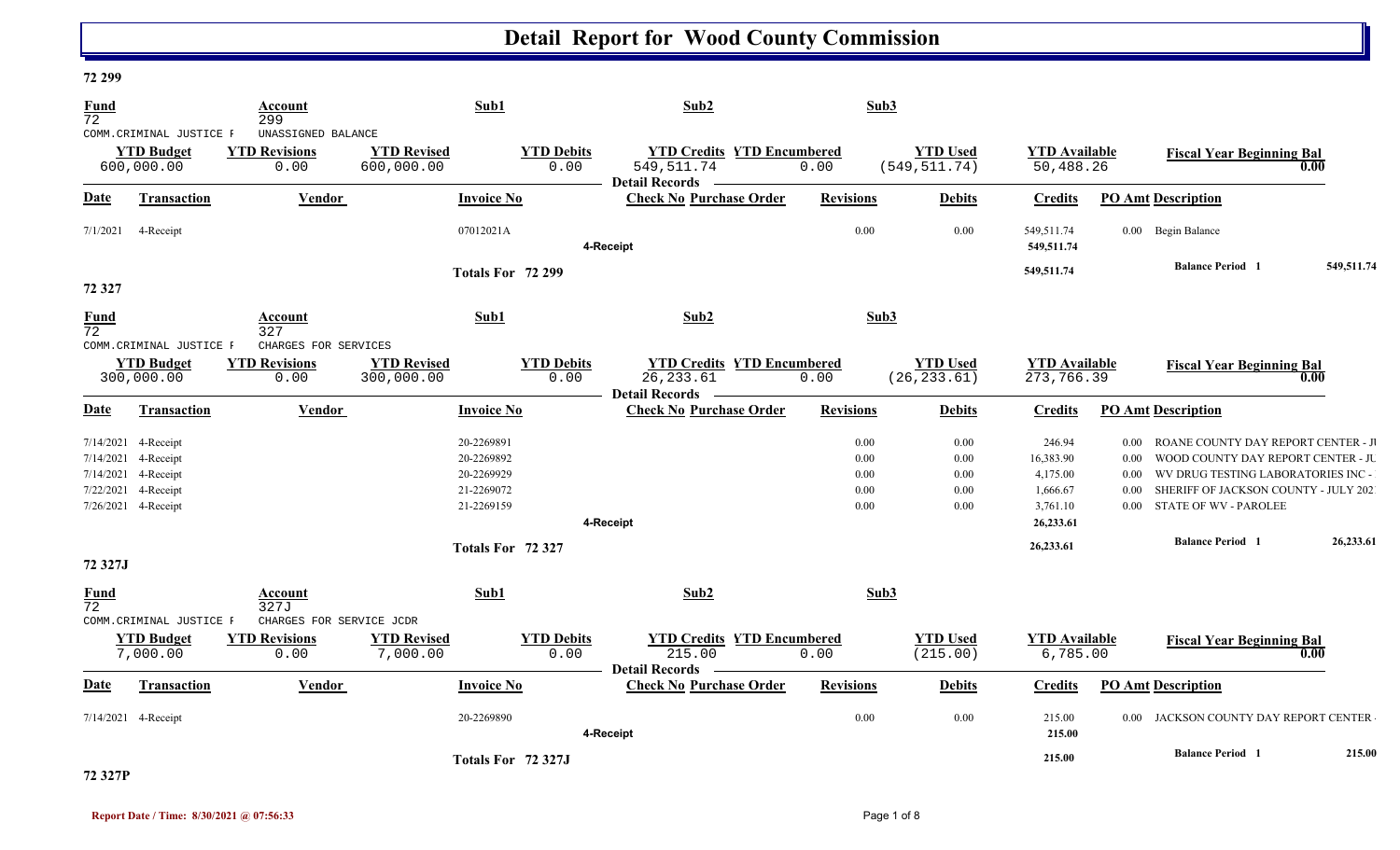| $\frac{Fund}{72}$              |                                                           | Account<br>327P                                   | Sub1                           |                           | Sub2                                                                   | Sub3             |                                |                                  |                                                                                                                 |          |
|--------------------------------|-----------------------------------------------------------|---------------------------------------------------|--------------------------------|---------------------------|------------------------------------------------------------------------|------------------|--------------------------------|----------------------------------|-----------------------------------------------------------------------------------------------------------------|----------|
|                                | COMM. CRIMINAL JUSTICE F<br><b>YTD Budget</b><br>3,000.00 | CHARGES-PLEASANTS<br><b>YTD Revisions</b><br>0.00 | <b>YTD Revised</b><br>3,000.00 | <b>YTD Debits</b><br>0.00 | <b>YTD Credits YTD Encumbered</b><br>640.00<br><b>Detail Records</b>   | 0.00             | <b>YTD Used</b><br>(640.00)    | <b>YTD</b> Available<br>2,360.00 | <b>Fiscal Year Beginning Bal</b>                                                                                | 0.00     |
| <b>Date</b>                    | <b>Transaction</b>                                        | Vendor                                            | <b>Invoice No</b>              |                           | <b>Check No Purchase Order</b>                                         | <b>Revisions</b> | <b>Debits</b>                  | <b>Credits</b>                   | <b>PO Amt Description</b>                                                                                       |          |
|                                | 7/28/2021 4-Receipt                                       |                                                   | 21-2269197                     |                           | 4-Receipt                                                              | 0.00             | 0.00                           | 640.00<br>640.00                 | 0.00 PLEASANTS COUNTY - JUNE FEE                                                                                |          |
| 72 327R                        |                                                           |                                                   | Totals For 72 327P             |                           |                                                                        |                  |                                | 640.00                           | <b>Balance Period 1</b>                                                                                         | 640.00   |
| <b>Fund</b><br>$\overline{72}$ |                                                           | <b>Account</b><br>327R                            | Sub1                           |                           | Sub2                                                                   | Sub3             |                                |                                  |                                                                                                                 |          |
|                                | COMM.CRIMINAL JUSTICE F<br><b>YTD Budget</b><br>9,000.00  | C.F.S. ROANE<br><b>YTD Revisions</b><br>0.00      | <b>YTD Revised</b><br>9,000.00 | <b>YTD Debits</b><br>0.00 | <b>YTD Credits YTD Encumbered</b><br>2,083.33<br><b>Detail Records</b> | 0.00             | <b>YTD Used</b><br>(2,083.33)  | <b>YTD Available</b><br>6,916.67 | <b>Fiscal Year Beginning Bal</b>                                                                                | 0.00     |
| <b>Date</b>                    | Transaction                                               | Vendor                                            | <b>Invoice No</b>              |                           | <b>Check No Purchase Order</b>                                         | <b>Revisions</b> | <b>Debits</b>                  | <b>Credits</b>                   | <b>PO Amt Description</b>                                                                                       |          |
|                                | 7/19/2021 4-Receipt                                       |                                                   | 21-2268992                     |                           | 4-Receipt                                                              | 0.00             | 0.00                           | 2,083.33<br>2,083.33             | SHERIFF OF ROANE COUNTY - JULY 2021<br>$0.00 -$                                                                 |          |
| 72 327RI                       |                                                           |                                                   | Totals For 72 327R             |                           |                                                                        |                  |                                | 2,083.33                         | <b>Balance Period 1</b>                                                                                         | 2,083.33 |
| <b>Fund</b><br>$\overline{72}$ | COMM.CRIMINAL JUSTICE F                                   | <b>Account</b><br>327RI<br>CHARGES-RITCHIE        | Sub1                           |                           | Sub2                                                                   | Sub3             |                                |                                  |                                                                                                                 |          |
|                                | <b>YTD Budget</b><br>3,000.00                             | <b>YTD Revisions</b><br>0.00                      | <b>YTD Revised</b><br>3,000.00 | <b>YTD Debits</b><br>0.00 | <b>YTD Credits YTD Encumbered</b><br>2,973.33<br>Detail Records —      | 0.00             | <b>YTD Used</b><br>(2, 973.33) | <b>YTD Available</b><br>26.67    | <b>Fiscal Year Beginning Bal</b>                                                                                | 0.00     |
| <b>Date</b>                    | <b>Transaction</b>                                        | <b>Vendor</b>                                     | <b>Invoice No</b>              |                           | <b>Check No Purchase Order</b>                                         | <b>Revisions</b> | <b>Debits</b>                  | <b>Credits</b>                   | <b>PO Amt Description</b>                                                                                       |          |
|                                | 7/19/2021 4-Receipt<br>7/19/2021 4-Receipt                |                                                   | 21-2268990<br>21-2268991       |                           | 4-Receipt                                                              | 0.00<br>0.00     | 0.00<br>0.00                   | 890.00<br>2,083.33<br>2,973.33   | SHERIFF OF RITCHIE COUNTY - JUNE 2021<br>0.00 <sub>1</sub><br>SHERIFF OF RITCHIE COUNTY - JULY 2021<br>$0.00\,$ |          |
|                                |                                                           |                                                   | Totals For 72 327RI            |                           |                                                                        |                  |                                | 2,973.33                         | <b>Balance Period 1</b>                                                                                         | 2,973.33 |

**72 731 40 213 1345**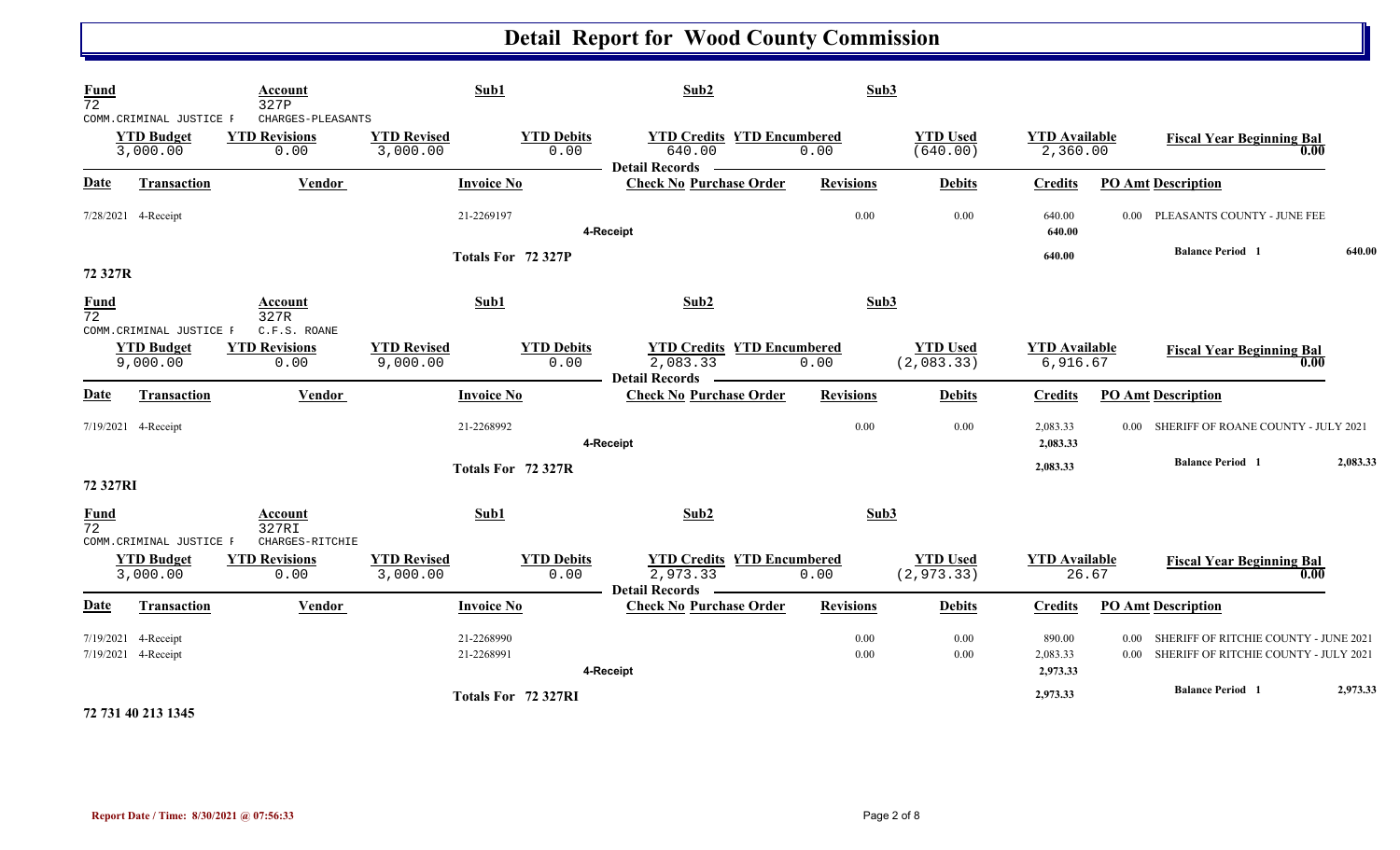| Fund<br>72  | COMM.CRIMINAL JUSTICE F<br><b>YTD Budget</b> | Account<br>731<br>COMMUNITY CORRECTIONS<br><b>YTD Revisions</b> | <b>YTD Revised</b>         | Sub1<br>40<br>CONTRACTURAL SERVICES<br><b>YTD Debits</b> | Sub2<br>213<br><b>UTILITIES</b><br><b>YTD Credits YTD Encumbered</b> | Sub3             | 1345<br>ELECTRIC-DRC WOOD<br><b>YTD Used</b> | <b>YTD Available</b>             |          | <b>Fiscal Year Beginning Bal</b>         |          |
|-------------|----------------------------------------------|-----------------------------------------------------------------|----------------------------|----------------------------------------------------------|----------------------------------------------------------------------|------------------|----------------------------------------------|----------------------------------|----------|------------------------------------------|----------|
|             | 14,000.00                                    | 0.00                                                            | 14,000.00                  | 1,328.66                                                 | 0.00                                                                 | 0.00             | (1, 328.66)                                  | 12,671.34                        |          | 0.00                                     |          |
| Date        | <b>Transaction</b>                           | Vendor                                                          |                            | <b>Invoice No</b>                                        | <b>Detail Records</b><br><b>Check No Purchase Order</b>              | <b>Revisions</b> | <b>Debits</b>                                | <b>Credits</b>                   |          | <b>PO Amt Description</b>                |          |
| 7/9/2021    | 2-Invoice                                    | <b>MON POWER</b>                                                |                            | 07142021                                                 | 7907                                                                 | 0.00             | 239.35                                       | 0.00                             | $0.00\,$ | ACCT NO 110 115 641 562                  |          |
| 7/9/2021    | 2-Invoice                                    | <b>MON POWER</b>                                                |                            | 07142021                                                 | 7907                                                                 | 0.00             | 576.53                                       | 0.00                             | 0.00     | ACCT NO 110 113 966 938                  |          |
| 7/9/2021    | 2-Invoice                                    | <b>MON POWER</b>                                                |                            | 07142021                                                 | 7907                                                                 | 0.00             | 161.43                                       | 0.00                             | 0.00     | ACCT NO 110 113 900 804                  |          |
| 7/9/2021    | 2-Invoice                                    | <b>MON POWER</b>                                                |                            | 07142021                                                 | 7907                                                                 | 0.00             | 32.59                                        | 0.00                             | 0.00     | ACCT NO 110 113 900 796                  |          |
| 7/9/2021    | 2-Invoice                                    | <b>MON POWER</b>                                                |                            | 07142021                                                 | 7907                                                                 | 0.00             | 78.94                                        | 0.00                             | 0.00     | ACCT NO 110 111 329 733                  |          |
| 7/9/2021    | 2-Invoice                                    | <b>MON POWER</b>                                                |                            | 07142021                                                 | 7907                                                                 | 0.00             | 88.84                                        | 0.00                             | 0.00     | ACCT NO 110 113 897 505                  |          |
| 7/9/2021    | 2-Invoice                                    | <b>MON POWER</b>                                                |                            | 07142021                                                 | 7907                                                                 | 0.00             | 150.98                                       | 0.00                             | 0.00     | ACCT NO 110 115 846 013                  |          |
|             |                                              |                                                                 |                            | 2-Invoice                                                |                                                                      |                  | 1,328.66                                     |                                  |          |                                          |          |
|             |                                              |                                                                 |                            | Totals For 72 731 40 213 1345                            |                                                                      |                  | 1,328.66                                     |                                  |          | <b>Balance Period 1</b>                  | 1,328.66 |
|             | 72 731 40 213 1348                           |                                                                 |                            |                                                          |                                                                      |                  |                                              |                                  |          |                                          |          |
| Fund        |                                              | Account                                                         |                            | Sub1                                                     | Sub <sub>2</sub>                                                     |                  | Sub3                                         |                                  |          |                                          |          |
| 72          |                                              | 731                                                             |                            | 40                                                       | 213                                                                  |                  | 1348                                         |                                  |          |                                          |          |
|             | COMM. CRIMINAL JUSTICE F                     | COMMUNITY CORRECTIONS                                           |                            | CONTRACTURAL SERVICES                                    | UTILITIES                                                            |                  | GAS-DRC-WOOD                                 |                                  |          |                                          |          |
|             | <b>YTD Budget</b><br>0.00                    | <b>YTD Revisions</b><br>0.00                                    | <b>YTD Revised</b><br>0.00 | <b>YTD Debits</b><br>213.89                              | <b>YTD Credits YTD Encumbered</b><br>0.00                            | 0.00             | <b>YTD Used</b><br>(213.89)                  | <b>YTD Available</b><br>(213.89) |          | <b>Fiscal Year Beginning Bal</b><br>0.00 |          |
|             |                                              |                                                                 |                            |                                                          | <b>Detail Records</b>                                                |                  |                                              |                                  |          |                                          |          |
| Date        | <b>Transaction</b>                           | Vendor                                                          |                            | <b>Invoice No</b>                                        | <b>Check No Purchase Order</b>                                       | <b>Revisions</b> | <b>Debits</b>                                | Credits                          |          | <b>PO Amt Description</b>                |          |
|             | $7/20/2021$ 2-Invoice                        | <b>DOMINION HOPE</b>                                            |                            | 07192021A                                                | 7913                                                                 | 0.00             | 49.93                                        | 0.00                             | 0.00     | ACCT NO 5 5000 6584 1000                 |          |
| 7/20/2021   | 2-Invoice                                    | <b>DOMINION HOPE</b>                                            |                            | 07192021A                                                | 7913                                                                 | 0.00             | 5.68                                         | 0.00                             | 0.00     | ACCT NO 2 5000 6555 0118                 |          |
| 7/20/2021   | 2-Invoice                                    | <b>DOMINION HOPE</b>                                            |                            | 07192021A                                                | 7913                                                                 | 0.00             | 36.12                                        | 0.00                             | 0.00     | ACCT NO 2 5000 6555 0226                 |          |
| 7/20/2021   | 2-Invoice                                    | <b>DOMINION HOPE</b>                                            |                            | 07192021A                                                | 7913                                                                 | 0.00             | 36.12                                        | 0.00                             | 0.00     | ACCT NO 2 5000 6555 0386                 |          |
| 7/20/2021   | 2-Invoice                                    | <b>DOMINION HOPE</b>                                            |                            | 07192021A                                                | 7913                                                                 | 0.00             | 49.92                                        | 0.00                             | 0.00     | ACCT NO 2 5000 6555 0033                 |          |
|             | 7/20/2021 2-Invoice                          | <b>DOMINION HOPE</b>                                            |                            | 07192021A                                                | 7913                                                                 | 0.00             | 36.12                                        | 0.00                             | 0.00     | ACCT NO 2 5000 6555 0189                 |          |
|             |                                              |                                                                 |                            | 2-Invoice                                                |                                                                      |                  | 213.89                                       |                                  |          |                                          |          |
|             |                                              |                                                                 |                            | Totals For 72 731 40 213 1348                            |                                                                      |                  | 213.89                                       |                                  |          | <b>Balance Period</b> 1                  | 213.89   |
|             | 72 731 40 213 1348P                          |                                                                 |                            |                                                          |                                                                      |                  |                                              |                                  |          |                                          |          |
| Fund        |                                              | Account                                                         |                            | Sub1                                                     | Sub2                                                                 |                  | Sub3                                         |                                  |          |                                          |          |
| 72          |                                              | 731                                                             |                            | 40                                                       | 213                                                                  |                  | 1348P                                        |                                  |          |                                          |          |
|             | COMM. CRIMINAL JUSTICE F                     | COMMUNITY CORRECTIONS                                           |                            | CONTRACTURAL SERVICES                                    | UTILITIES                                                            |                  | <b>GAS-PLEASANTS</b>                         |                                  |          |                                          |          |
|             | <b>YTD Budget</b><br>0.00                    | <b>YTD Revisions</b><br>0.00                                    | <b>YTD Revised</b><br>0.00 | <b>YTD Debits</b><br>48.18                               | <b>YTD Credits YTD Encumbered</b><br>0.00                            | 0.00             | <b>YTD Used</b><br>(48.18)                   | <b>YTD</b> Available<br>(48.18)  |          | <b>Fiscal Year Beginning Bal</b><br>0.00 |          |
|             |                                              |                                                                 |                            |                                                          | <b>Detail Records</b>                                                |                  |                                              |                                  |          |                                          |          |
| <b>Date</b> |                                              |                                                                 |                            |                                                          |                                                                      |                  |                                              |                                  |          |                                          |          |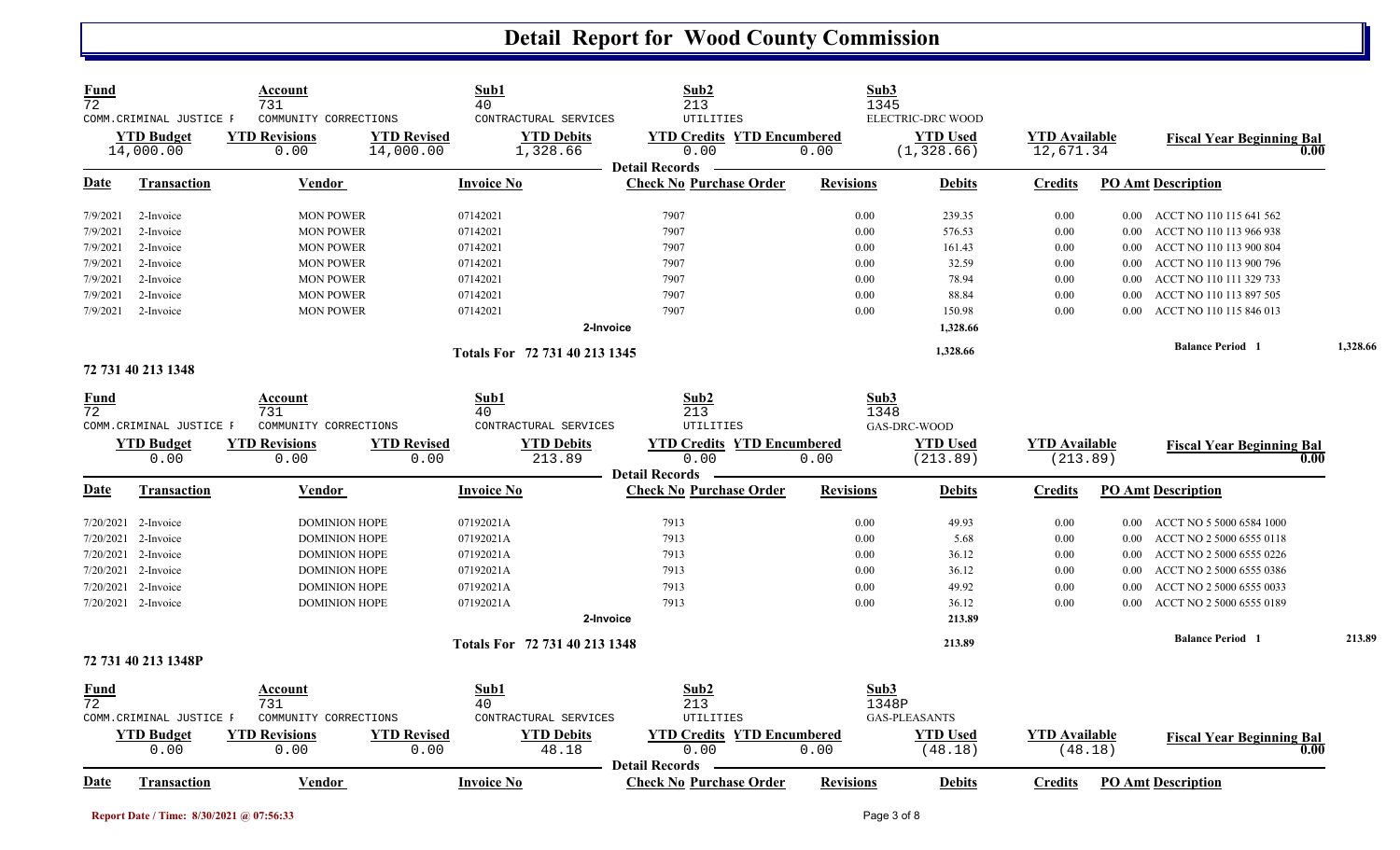#### **Detail Report for Wood County Commission** 7/20/2021 2-Invoice 2-DOMINION HOPE 07192021A 7913 7913 0.00 48.18 0.00 0.00 ACCT NO 5 1800 1592 5335 **2-Invoice 48.18 48.18 Balance Period 48.18 <sup>1</sup> Totals For 72 731 40 213 1348P72 731 40 213 1353**72 731 $1^{1}$  and  $40^{1}$  and  $213$  and  $1353$ **Fund Account Sub1 Sub2 Sub3** COMM.CRIMINAL JUSTICE F COMMUNITY CORRECTIONS CONTRACTURAL SERVICES UTILITIES 0.00 0.000 0.00 35.60 0.00 0.00 (35.60) (35.60) **YTD Budget YTD Revisions YTD Revised YTD Debits YTD Credits YTD Encumbered<u>TD Used</u> <b>YTD Available Fiscal Year Beginning Bal 0.00** (35.60) **1.00** WATER-DRC-ROANE**Date Vendor Invoice NoTransaction Purchase Order Revisions Debits Credits PO Amt Description Detail RecordsConstruction Vendor Check Invoice No** 7/9/2021 2-Invoice 07202021 0.00 CITY OF SPENCER WATERW O 7908 35.60 0.00 0.00 ACCT NO 001-005-000566-006 **2-Invoice 35.60 35.60 Balance Period 35.60 <sup>1</sup> Totals For 72 731 40 213 135372 731 40 214** 72 731 $1 \hspace{3.1em} 40 \hspace{3.1em} 214$ **Fund Account Sub1 Sub2 Sub3** COMM.CRIMINAL JUSTICE F COMMUNITY CORRECTIONS CONTRACTURAL SERVICES TRAVEL 0.00 0.00 $0.00$  0.00  $0.00$  0.00  $102.74$  0.00  $102.74$  0.00  $(102.74)$ **YTD Budget YTD Revisions YTD Revised YTD Debits YTD Credits YTD Encumbered YTD Used YTD Available Fiscal Year Beginning Bal 0.00Date Vendor Invoice NoTransaction Purchase Order Revisions Debits Credits PO Amt Description Detail Records**Vendor **Invoice No** 7/1/20211 1-Purchase Order Pending Pcard 100 100 102.74 2018 WORLD CONFERENCE TRAINING - H.I **1-Purchase Order Pe102.74 Balance Period 0.00 <sup>1</sup> Totals For 72 731 40 214 72 731 40 214J** 72 731 $1$  and  $214J$ **Fund Account Sub1 Sub2 Sub3** COMM.CRIMINAL JUSTICE F COMMUNITY CORRECTIONS CONTRACTURAL SERVICES TRAVEL-JACKSON 0.00 0.00 $0 \hspace{1.5mm} 0.00 \hspace{3.5mm} 87.74 \hspace{1.5mm} 0.00 \hspace{1.5mm} (87.74) \hspace{1.5mm} (87.74)$ **YTD Budget YTD Revisions YTD Revised YTD Debits YTD Credits YTD Encumbered<u>WED Used</u> <b>Fiscal Year Beginning Bal Fiscal Year Beginning Bal 1** (87.74) **Fiscal Year Beginning Bal 0.00 Date Vendor Invoice NoTransaction Purchase Order Revisions Debits Credits PO Amt Description Detail Records** Vendor **Invoice No** 7/9/2021 2-Invoice 06302021 0.00 TAYLOR BOWEN 7906 87.74 0.00 0.00 MILEAGE REIMBURSEMENT **2-Invoice 87.74 87.74 Balance Period 87.74 <sup>1</sup> Totals For 72 731 40 214J**

### **72 731 40 219**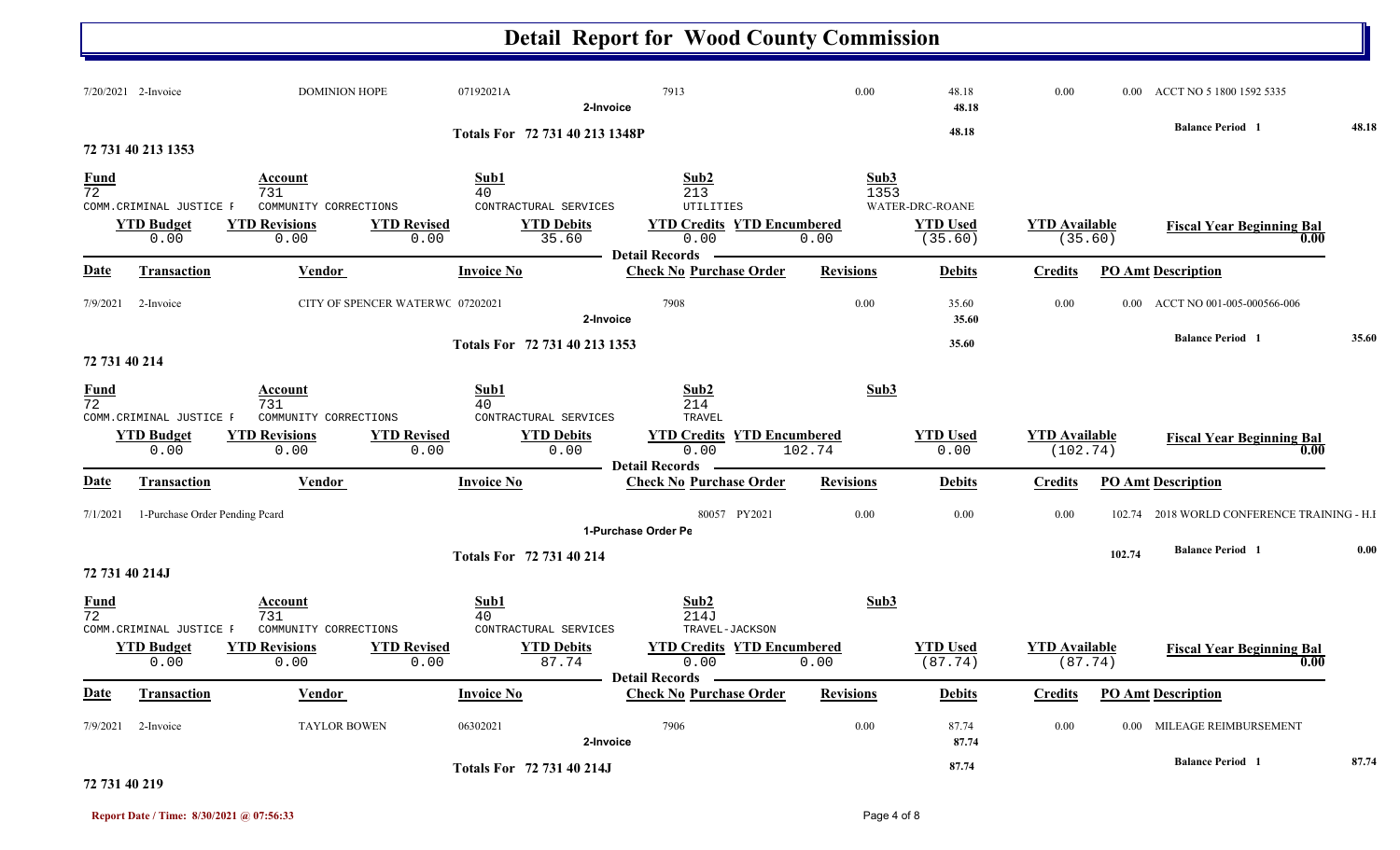| Fund<br>$\overline{72}$ | COMM.CRIMINAL JUSTICE F                               | Account<br>731<br>COMMUNITY CORRECTIONS               | Sub1<br>40                    | CONTRACTURAL SERVICES                                  | Sub2<br>219<br>BLDGS/EQUIP RENT                                  | Sub3             |                                |                                     |      |                                  |      |          |
|-------------------------|-------------------------------------------------------|-------------------------------------------------------|-------------------------------|--------------------------------------------------------|------------------------------------------------------------------|------------------|--------------------------------|-------------------------------------|------|----------------------------------|------|----------|
|                         | <b>YTD Budget</b><br>0.00                             | <b>YTD Revisions</b><br>0.00                          | <b>YTD Revised</b><br>0.00    | <b>YTD Debits</b><br>1,725.00                          | <b>YTD Credits YTD Encumbered</b><br>0.00<br>Detail Records —    | 0.00             | <b>YTD Used</b><br>(1, 725.00) | <b>YTD</b> Available<br>(1, 725.00) |      | <b>Fiscal Year Beginning Bal</b> | 0.00 |          |
| <b>Date</b>             | Transaction                                           | <b>Vendor</b>                                         | <b>Invoice No</b>             |                                                        | <b>Check No Purchase Order</b>                                   | <b>Revisions</b> | <b>Debits</b>                  | <b>Credits</b>                      |      | <b>PO Amt Description</b>        |      |          |
|                         | 7/20/2021 2-Invoice                                   |                                                       | WOOD COUNTY COMMISSIOI 072021 | 2-Invoice                                              | 7919                                                             | 0.00             | 1,725.00<br>1,725.00           | 0.00                                | 0.00 | DRC JULY PAYMENT                 |      |          |
|                         | 72 731 40 219P                                        |                                                       |                               | Totals For 72 731 40 219                               |                                                                  |                  | 1,725.00                       |                                     |      | <b>Balance Period</b> 1          |      | 1,725.00 |
| Fund<br>$\overline{72}$ |                                                       | Account<br>731                                        | Sub1<br>40                    |                                                        | Sub2<br>219P                                                     | Sub3             |                                |                                     |      |                                  |      |          |
|                         | COMM. CRIMINAL JUSTICE F<br><b>YTD Budget</b><br>0.00 | COMMUNITY CORRECTIONS<br><b>YTD Revisions</b><br>0.00 | <b>YTD</b> Revised<br>0.00    | CONTRACTURAL SERVICES<br><b>YTD Debits</b><br>950.00   | RENT-PLEASANTS<br><b>YTD Credits YTD Encumbered</b><br>0.00      | 0.00             | <b>YTD Used</b><br>(950.00)    | <b>YTD</b> Available<br>(950.00)    |      | <b>Fiscal Year Beginning Bal</b> | 0.00 |          |
| Date                    | <b>Transaction</b>                                    | Vendor                                                | <b>Invoice No</b>             |                                                        | <b>Detail Records</b><br><b>Check No Purchase Order</b>          | <b>Revisions</b> | <b>Debits</b>                  | <b>Credits</b>                      |      | <b>PO Amt Description</b>        |      |          |
| 7/2/2021                | 2-Invoice                                             |                                                       | DICK WARNER RENTALS<br>072021 | 2-Invoice                                              | 7905                                                             | 0.00             | 950.00<br>950.00               | 0.00                                |      | 0.00 RENT - JULY2021             |      |          |
|                         | 72 731 40 230J                                        |                                                       |                               | Totals For 72 731 40 219P                              |                                                                  |                  | 950.00                         |                                     |      | <b>Balance Period 1</b>          |      | 950.00   |
| Fund<br>$\overline{72}$ |                                                       | Account<br>731                                        | Sub1<br>40                    |                                                        | Sub2<br>230J                                                     | Sub3             |                                |                                     |      |                                  |      |          |
|                         | COMM. CRIMINAL JUSTICE F<br><b>YTD Budget</b><br>0.00 | COMMUNITY CORRECTIONS<br><b>YTD Revisions</b><br>0.00 | <b>YTD Revised</b><br>0.00    | CONTRACTURAL SERVICES<br><b>YTD Debits</b><br>1,550.00 | CONTRACTUAL-JACKSON<br><b>YTD Credits YTD Encumbered</b><br>0.00 | 0.00             | <b>YTD Used</b><br>(1, 550.00) | <b>YTD</b> Available<br>(1, 550.00) |      | <b>Fiscal Year Beginning Bal</b> | 0.00 |          |
| <u>Date</u>             | <b>Transaction</b>                                    | <b>Vendor</b>                                         | <b>Invoice No</b>             |                                                        | <b>Detail Records</b> —<br><b>Check No Purchase Order</b>        | <b>Revisions</b> | <b>Debits</b>                  | <b>Credits</b>                      |      | <b>PO Amt Description</b>        |      |          |
|                         | $7/20/2021$ 2-Invoice                                 |                                                       | FREEDOM HOUSE RENTALS, 082021 | 2-Invoice                                              | 7914                                                             | 0.00             | 1,550.00<br>1,550.00           | 0.00                                |      | 0.00 AUGUST RENT                 |      |          |
|                         | 72 731 40 230R                                        |                                                       |                               | Totals For 72 731 40 230J                              |                                                                  |                  | 1,550.00                       |                                     |      | <b>Balance Period</b> 1          |      | 1,550.00 |
| Fund<br>$\overline{72}$ | COMM. CRIMINAL JUSTICE F                              | Account<br>731<br>COMMUNITY CORRECTIONS               | Sub1<br>40                    | CONTRACTURAL SERVICES                                  | Sub2<br>230R<br>CONTRACTUAL-ROANE                                | Sub3             |                                |                                     |      |                                  |      |          |
|                         | <b>YTD Budget</b><br>0.00                             | <b>YTD Revisions</b><br>0.00                          | <b>YTD Revised</b><br>0.00    | <b>YTD Debits</b><br>550.00                            | <b>YTD Credits YTD Encumbered</b><br>0.00                        | 0.00             | <b>YTD Used</b><br>(550.00)    | <b>YTD</b> Available<br>(550.00)    |      | <b>Fiscal Year Beginning Bal</b> | 0.00 |          |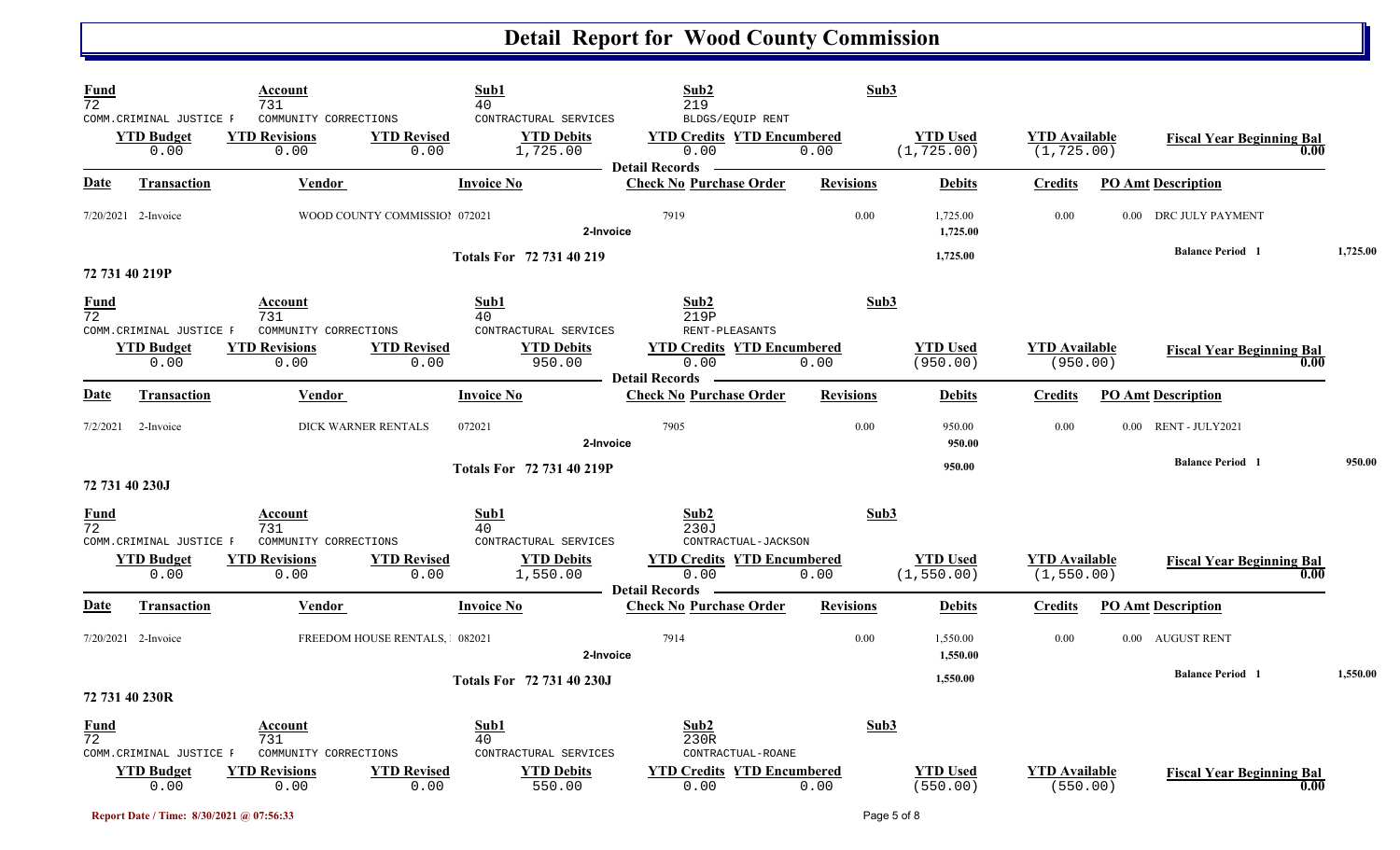|                                |                           |                                         |                            |                                 | <b>Detail Records</b>                                              |                  |                           |                                    |          |                                          |          |
|--------------------------------|---------------------------|-----------------------------------------|----------------------------|---------------------------------|--------------------------------------------------------------------|------------------|---------------------------|------------------------------------|----------|------------------------------------------|----------|
| Date                           | <b>Transaction</b>        | <b>Vendor</b>                           |                            | <b>Invoice No</b>               | <b>Check No Purchase Order</b>                                     | <b>Revisions</b> | <b>Debits</b>             | Credits                            |          | <b>PO Amt Description</b>                |          |
|                                | 7/20/2021 2-Invoice       | PHYLISS LANCE                           |                            | 082021                          | 7916<br>2-Invoice                                                  | 0.00             | 550.00<br>550.00          | 0.00                               |          | 0.00 AUGUST RENT                         |          |
|                                |                           |                                         |                            |                                 |                                                                    |                  | 550.00                    |                                    |          | <b>Balance Period 1</b>                  | 550.00   |
| 72 731 55 341                  |                           |                                         |                            | Totals For 72 731 40 230R       |                                                                    |                  |                           |                                    |          |                                          |          |
| <b>Fund</b><br>$\overline{72}$ | COMM.CRIMINAL JUSTICE F   | Account<br>731<br>COMMUNITY CORRECTIONS |                            | Sub1<br>55<br>COMMODITIES       | Sub2<br>341<br>SUPPLIES/MATERIALS                                  | Sub3             |                           |                                    |          |                                          |          |
|                                | <b>YTD Budget</b>         | <b>YTD Revisions</b>                    | <b>YTD Revised</b>         | <b>YTD Debits</b>               | <b>YTD Credits YTD Encumbered</b>                                  |                  | <b>YTD Used</b>           | <b>YTD</b> Available               |          | <b>Fiscal Year Beginning Bal</b>         |          |
|                                | 0.00                      | 0.00                                    | 0.00                       | 1,489.90                        | 0.00                                                               | 175.00           | (1, 489.90)               | (1, 664.90)                        |          | 0.00                                     |          |
|                                |                           |                                         |                            |                                 | <b>Detail Records</b>                                              |                  |                           |                                    |          |                                          |          |
| Date                           | <b>Transaction</b>        | Vendor                                  |                            | <b>Invoice No</b>               | <b>Check No Purchase Order</b>                                     | <b>Revisions</b> | <b>Debits</b>             | Credits                            |          | <b>PO Amt Description</b>                |          |
| 7/1/2021                       | 1-Purchase Order          | UNITED BANKCARD CENTER                  |                            |                                 | 69053 PY2021                                                       | 0.00             | 0.00                      | 0.00                               | $0.00\,$ | SUPER 8 MOTEL ROOM 12/4/11 - 12/6/11 DU  |          |
| 7/1/2021                       | 1-Purchase Order          | UNITED BANKCARD CENTER                  |                            |                                 | 69053 PY2021                                                       | 0.00             | 0.00                      | 0.00                               | $0.00\,$ | <b>MEALS FOR ROSALIE PARSONS</b>         |          |
| 7/1/2021                       | 1-Purchase Order          | UNITED BANKCARD CENTER                  |                            |                                 | 69053 PY2021                                                       | 0.00             | 0.00                      | 0.00                               | $0.00\,$ | <b>GASOLINE</b>                          |          |
| 7/29/2021                      | 1-Purchase Order          | West Virginia Certification Board       |                            |                                 | 84664                                                              | 0.00             | 0.00                      | 0.00                               | 175.00   | WV RECERTIFICATION 2 YEARS - AMY CH      |          |
|                                |                           |                                         |                            |                                 | 1-Purchase Order                                                   |                  |                           |                                    |          |                                          |          |
| 7/9/2021                       | 2-Invoice                 | TIANO-KNOPP ASSOC., INC.                |                            | 06222021B                       | 7909                                                               | 0.00             | 417.00                    | 0.00                               | $0.00\,$ | <b>DRC - MAY 2021</b>                    |          |
| 7/9/2021                       | 2-Invoice                 | TIANO-KNOPP ASSOC., INC.                |                            | 06222021B                       | 7909                                                               | 0.00             | 500.00                    | 0.00                               | $0.00\,$ | CARES ACT - MAY 2021                     |          |
| 7/20/2021                      | 2-Invoice                 | TIANO-KNOPP ASSOC., INC.                |                            | 07072021                        | 7918                                                               | 0.00             | 417.00                    | 0.00                               | 0.00     | <b>GRANT SERVICES - JUNE 2021</b>        |          |
|                                | $7/20/2021$ 2-Invoice     | <b>WOOD COUNTY WASTE</b>                |                            | 07242021                        | 7920                                                               | 0.00             | 155.90                    | 0.00                               | 0.00     | ACCT J032                                |          |
|                                |                           |                                         |                            |                                 | 2-Invoice                                                          |                  | 1,489.90                  |                                    |          |                                          |          |
|                                |                           |                                         |                            | <b>Totals For 72 731 55 341</b> |                                                                    |                  | 1,489.90                  |                                    | 175.00   | <b>Balance Period 1</b>                  | 1,489.90 |
| 72 731 55 341J                 |                           |                                         |                            |                                 |                                                                    |                  |                           |                                    |          |                                          |          |
| Fund<br>$\overline{72}$        | COMM. CRIMINAL JUSTICE F  | Account<br>731<br>COMMUNITY CORRECTIONS |                            | Sub1<br>55<br>COMMODITIES       | Sub2<br>341J<br>SUPPLIES-JCDR                                      | Sub3             |                           |                                    |          |                                          |          |
|                                | <b>YTD Budget</b><br>0.00 | <b>YTD Revisions</b><br>0.00            | <b>YTD Revised</b><br>0.00 | <b>YTD Debits</b><br>8.00       | <b>YTD Credits YTD Encumbered</b><br>0.00<br><b>Detail Records</b> | 1,000.00         | <b>YTD Used</b><br>(8.00) | <b>YTD Available</b><br>(1,008.00) |          | <b>Fiscal Year Beginning Bal</b><br>0.00 |          |
| Date                           | <b>Transaction</b>        | Vendor                                  |                            | <b>Invoice No</b>               | <b>Check No Purchase Order</b>                                     | <b>Revisions</b> | <b>Debits</b>             | Credits                            |          | <b>PO Amt Description</b>                |          |
| 7/22/2021                      | 1-Purchase Order          | THE DULUTH MODEL                        |                            |                                 | 84637                                                              | 0.00             | 0.00                      | 0.00                               | 1,000.00 | BIPP TREATMENT TRAINING - WENDY S. &     |          |
|                                | $7/20/2021$ 2-Invoice     | <b>CRYSTAL SPRING WATER</b>             |                            | 06211703                        | 1-Purchase Order<br>7912<br>2-Invoice                              | 0.00             | 8.00<br>8.00              | 0.00                               | 0.00     | DAYREP - COOLER RENT                     |          |
| $\frac{1}{2}$                  |                           |                                         |                            | Totals For 72 731 55 341J       |                                                                    |                  | 8.00                      |                                    | 1.000.00 | <b>Balance Period 1</b>                  | 8.00     |

**72 731 55 341R**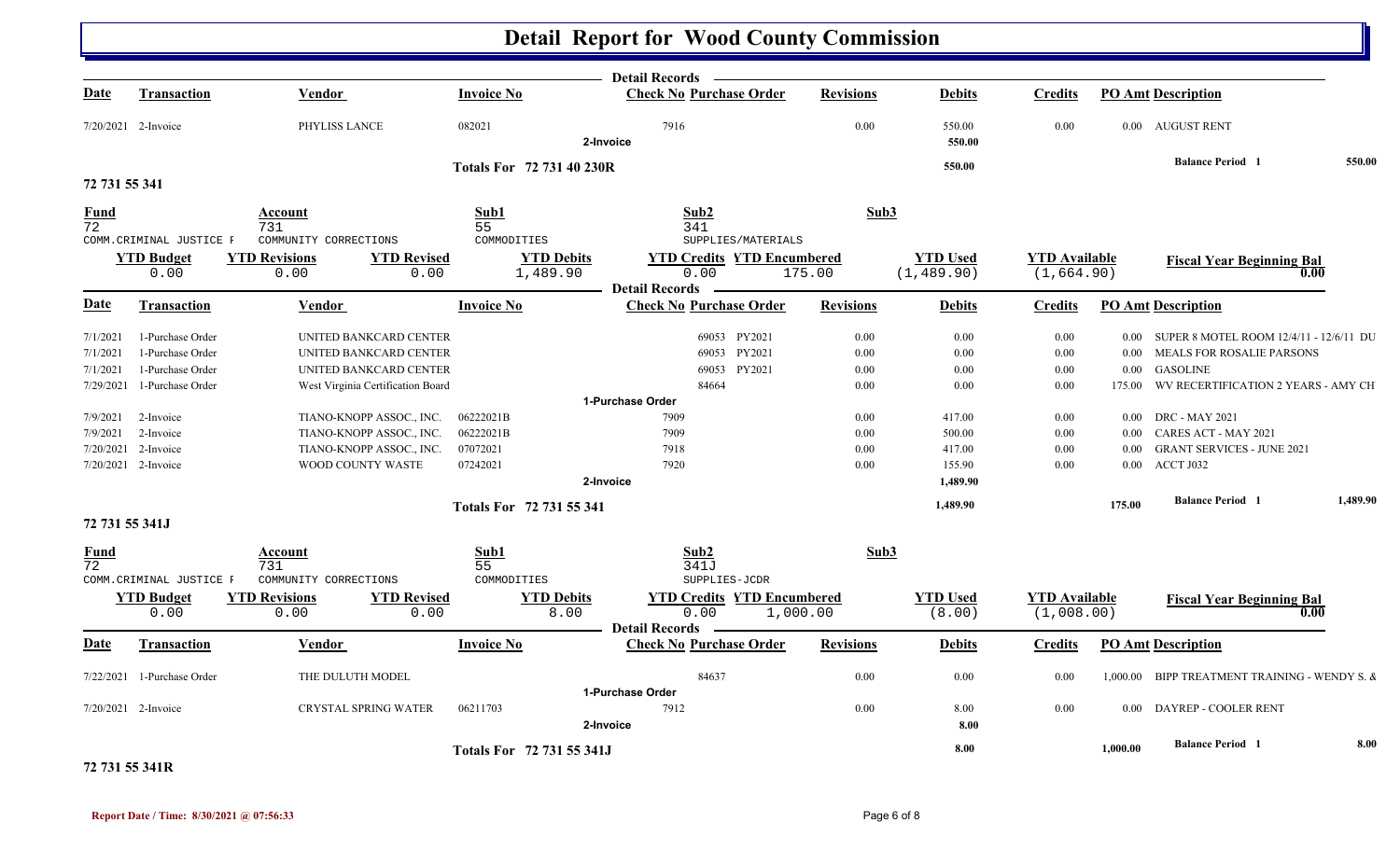| <b>Fund</b><br>$\overline{72}$ |                                                       | Account<br>731                                        |                             | Sub1<br>55                                   | Sub2<br>341R                                                                               | Sub3             |                                |                                     |                  |                                                            |          |
|--------------------------------|-------------------------------------------------------|-------------------------------------------------------|-----------------------------|----------------------------------------------|--------------------------------------------------------------------------------------------|------------------|--------------------------------|-------------------------------------|------------------|------------------------------------------------------------|----------|
|                                | COMM.CRIMINAL JUSTICE F<br><b>YTD Budget</b><br>0.00  | COMMUNITY CORRECTIONS<br><b>YTD Revisions</b><br>0.00 | <b>YTD Revised</b><br>0.00  | COMMODITIES<br><b>YTD Debits</b><br>0.00     | SUPPLIES-ROANE COUNTY<br><b>YTD Credits YTD Encumbered</b><br>0.00                         | 107.00           | <b>YTD Used</b><br>0.00        | <b>YTD Available</b><br>(107.00)    |                  | <b>Fiscal Year Beginning Bal</b><br>0.00                   |          |
| <u>Date</u>                    | Transaction                                           | Vendor                                                |                             | <b>Invoice No</b>                            | <b>Detail Records</b><br><b>Check No Purchase Order</b>                                    | <b>Revisions</b> | <b>Debits</b>                  | <b>Credits</b>                      |                  | <b>PO Amt Description</b>                                  |          |
|                                | 7/26/2021 1-Purchase Order                            | WALMART                                               |                             |                                              | 84653<br>1-Purchase Order                                                                  | 0.00             | 0.00                           | 0.00                                | 107.00           | misc cleaners, trash bags, receipt books, tissues, s       |          |
|                                |                                                       |                                                       |                             |                                              |                                                                                            |                  |                                |                                     | 107.00           | <b>Balance Period 1</b>                                    | 0.00     |
|                                | 72 731 55 341W                                        |                                                       |                             | <b>Totals For 72 731 55 341R</b>             |                                                                                            |                  |                                |                                     |                  |                                                            |          |
| <u>Fund</u><br>$\overline{72}$ |                                                       | Account<br>731                                        |                             | Sub1<br>55                                   | Sub2<br>341W                                                                               | Sub3             |                                |                                     |                  |                                                            |          |
|                                | COMM. CRIMINAL JUSTICE F<br><b>YTD Budget</b><br>0.00 | COMMUNITY CORRECTIONS<br><b>YTD Revisions</b><br>0.00 | <b>YTD Revised</b><br>0.00  | COMMODITIES<br><b>YTD Debits</b><br>2,299.40 | SUPPLIES-WOOD COUNTY<br><b>YTD Credits YTD Encumbered</b><br>0.00<br><b>Detail Records</b> | 885.51           | <b>YTD Used</b><br>(2, 299.40) | <b>YTD</b> Available<br>(3, 184.91) |                  | <b>Fiscal Year Beginning Bal</b><br>0.00                   |          |
| <b>Date</b>                    | <b>Transaction</b>                                    | Vendor                                                |                             | <b>Invoice No</b>                            | <b>Check No Purchase Order</b>                                                             | <b>Revisions</b> | <b>Debits</b>                  | <b>Credits</b>                      |                  | <b>PO Amt Description</b>                                  |          |
| 7/8/2021                       | 1-Purchase Order                                      | <b>AMAZON</b>                                         |                             |                                              | 84544                                                                                      | 0.00             | 0.00                           | 0.00                                |                  | 164.15 SMEAD BOX OF 10 CLASSIFICATION DIVID                |          |
| 7/8/2021                       | 1-Purchase Order                                      | <b>AMAZON</b>                                         |                             |                                              | 84544                                                                                      | 0.00             | 0.00                           | 0.00                                | 12.87            | PK OF 2 DIGITAL TIRE PRESSURE GAUGES                       |          |
| 7/15/2021                      | 1-Purchase Order                                      | <b>SASSI INSTITUTE</b>                                |                             |                                              | 84606                                                                                      | 0.00             | 0.00                           | 0.00                                | 422.00           | LARGE SETS ADULT SASSI TEST/PROFILE                        |          |
| 7/22/2021                      | 1-Purchase Order                                      | <b>AMAZON</b>                                         |                             |                                              | 84632                                                                                      | 0.00             | 0.00                           | 0.00                                | 238.50           | INK CART, BUSINESS CARDS, PENS, RUBBI                      |          |
|                                |                                                       |                                                       |                             |                                              | 1-Purchase Order                                                                           |                  |                                |                                     |                  |                                                            |          |
| 7/29/2021                      | 1-Purchase Order Pending Pcard                        | AMAZON                                                |                             |                                              | 84665                                                                                      | 0.00             | 0.00                           | 0.00                                | 47.99            | APA DOMESTIC VIOLENCE RISK ASSESSM                         |          |
|                                |                                                       |                                                       |                             |                                              | 1-Purchase Order Pe                                                                        |                  |                                |                                     |                  |                                                            |          |
|                                | 7/20/2021 2-Invoice                                   |                                                       | <b>CRYSTAL SPRING WATER</b> | 721362                                       | 7912                                                                                       | 0.00             | 5.00                           | 0.00                                | $0.00\,$         | <b>WATER - DAYREP</b>                                      |          |
| 7/20/2021                      | 2-Invoice                                             |                                                       | <b>CRYSTAL SPRING WATER</b> | 06211738                                     | 7912                                                                                       | 0.00             | 16.00                          | 0.00                                | 0.00             | <b>COOLER RENT - DAYREP</b>                                |          |
| 7/20/2021<br>7/20/2021         | 2-Invoice<br>2-Invoice                                | <b>LAMP PESTPROOF</b>                                 | NOLAN'S SERVICES LLC        | 395366<br>6631                               | 7915<br>7917                                                                               | 0.00<br>0.00     | 128.40<br>730.00               | 0.00<br>0.00                        | 0.00<br>$0.00\,$ | <b>CUST NO 23389</b><br>COVID-19 DISINFECTING - APRIL 2021 |          |
| 7/20/2021                      | 2-Invoice                                             |                                                       | <b>NOLAN'S SERVICES LLC</b> | 6637                                         | 7917                                                                                       | 0.00             | 730.00                         | 0.00                                | $0.00\,$         | COVID-19 DISINFECTING - MAY 2021                           |          |
|                                | 7/20/2021 2-Invoice                                   |                                                       | NOLAN'S SERVICES LLC        | 6647                                         | 7917                                                                                       | 0.00             | 690.00                         | 0.00                                | 0.00             | COVID-19 DISINFECTING - JUNE 2021                          |          |
|                                |                                                       |                                                       |                             |                                              | 2-Invoice                                                                                  |                  | 2,299.40                       |                                     |                  |                                                            |          |
|                                |                                                       |                                                       |                             | Totals For 72 731 55 341W                    |                                                                                            |                  | 2,299.40                       |                                     | 885.51           | <b>Balance Period 1</b>                                    | 2,299.40 |
| 72 731 55 343                  |                                                       |                                                       |                             |                                              |                                                                                            |                  |                                |                                     |                  |                                                            |          |
| Fund<br>$\overline{72}$        |                                                       | Account<br>731                                        |                             | Sub1<br>55                                   | Sub2<br>343                                                                                | Sub3             |                                |                                     |                  |                                                            |          |
|                                | COMM. CRIMINAL JUSTICE F                              | COMMUNITY CORRECTIONS                                 |                             | COMMODITIES                                  | AUTOMOBILE SUPPLIES                                                                        |                  |                                |                                     |                  |                                                            |          |
|                                | <b>YTD Budget</b><br>0.00                             | <b>YTD Revisions</b><br>0.00                          | <b>YTD Revised</b><br>0.00  | <b>YTD Debits</b><br>84.57                   | <b>YTD Credits YTD Encumbered</b><br>0.00                                                  | 42.13            | <b>YTD Used</b><br>(84.57)     | <b>YTD Available</b><br>(126.70)    |                  | <b>Fiscal Year Beginning Bal</b><br>0.00                   |          |